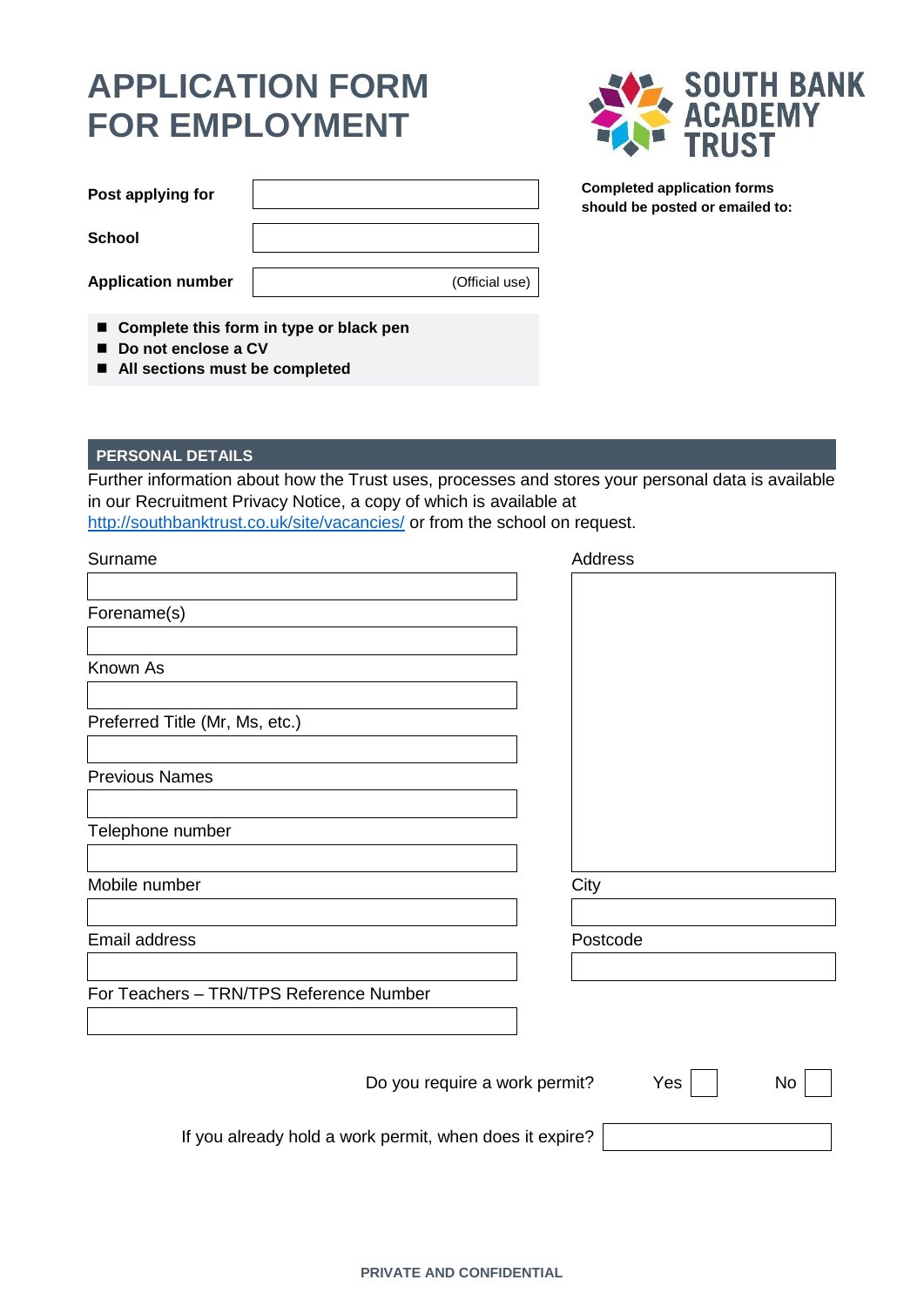## **PRESENT OR MOST RECENT POST** Newly Qualified Teachers should omit this section

| Post title                                            | Name and address of employer/school      |
|-------------------------------------------------------|------------------------------------------|
| Date of appointment<br>Current pay scale or salary    |                                          |
| Reason for leaving                                    |                                          |
|                                                       | Type of school (if applicable)           |
| Main duties, (for teachers - including groups taught) |                                          |
|                                                       | Number of pupils on roll (if applicable) |
|                                                       |                                          |
|                                                       | Age range of pupils (if applicable)      |
|                                                       |                                          |
|                                                       | Notice period                            |
|                                                       |                                          |

### **PREVIOUS EMPLOYMENT**

Include paid or unpaid work with most recent first. Please list any periods of unemployment with reasons.

| Post title | Employer | From | To | Duties | Reason for leaving |
|------------|----------|------|----|--------|--------------------|
|            |          |      |    |        |                    |
|            |          |      |    |        |                    |
|            |          |      |    |        |                    |
|            |          |      |    |        |                    |
|            |          |      |    |        |                    |
|            |          |      |    |        |                    |
|            |          |      |    |        |                    |
|            |          |      |    |        |                    |
|            |          |      |    |        |                    |
|            |          |      |    |        |                    |
|            |          |      |    |        |                    |
|            |          |      |    |        |                    |
|            |          |      |    |        |                    |
|            |          |      |    |        |                    |
|            |          |      |    |        |                    |
|            |          |      |    |        |                    |
|            |          |      |    |        |                    |
|            |          |      |    |        |                    |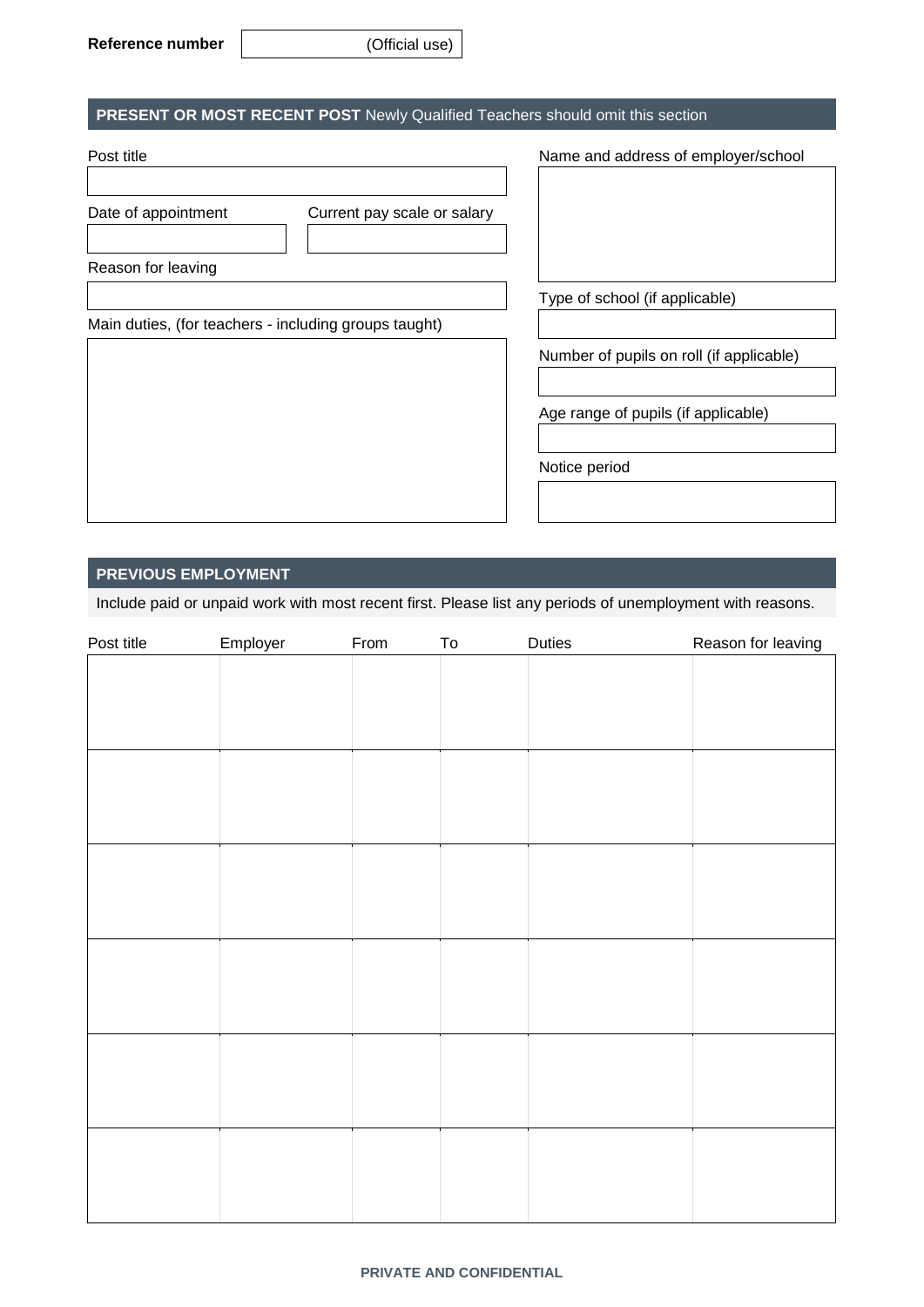## **PROFESSIONAL QUALIFICATIONS**

| Qualification | Date |
|---------------|------|
|               |      |
|               |      |
|               |      |
|               |      |
|               |      |

Membership/Registration with Professional Bodies

| Professional Body | Date |
|-------------------|------|
|                   |      |
|                   |      |
|                   |      |
|                   |      |

#### **Courses**

Please give details of recent relevant training courses attended. Newly Qualified Teachers are invited to outline key elements of their course and dissertation work.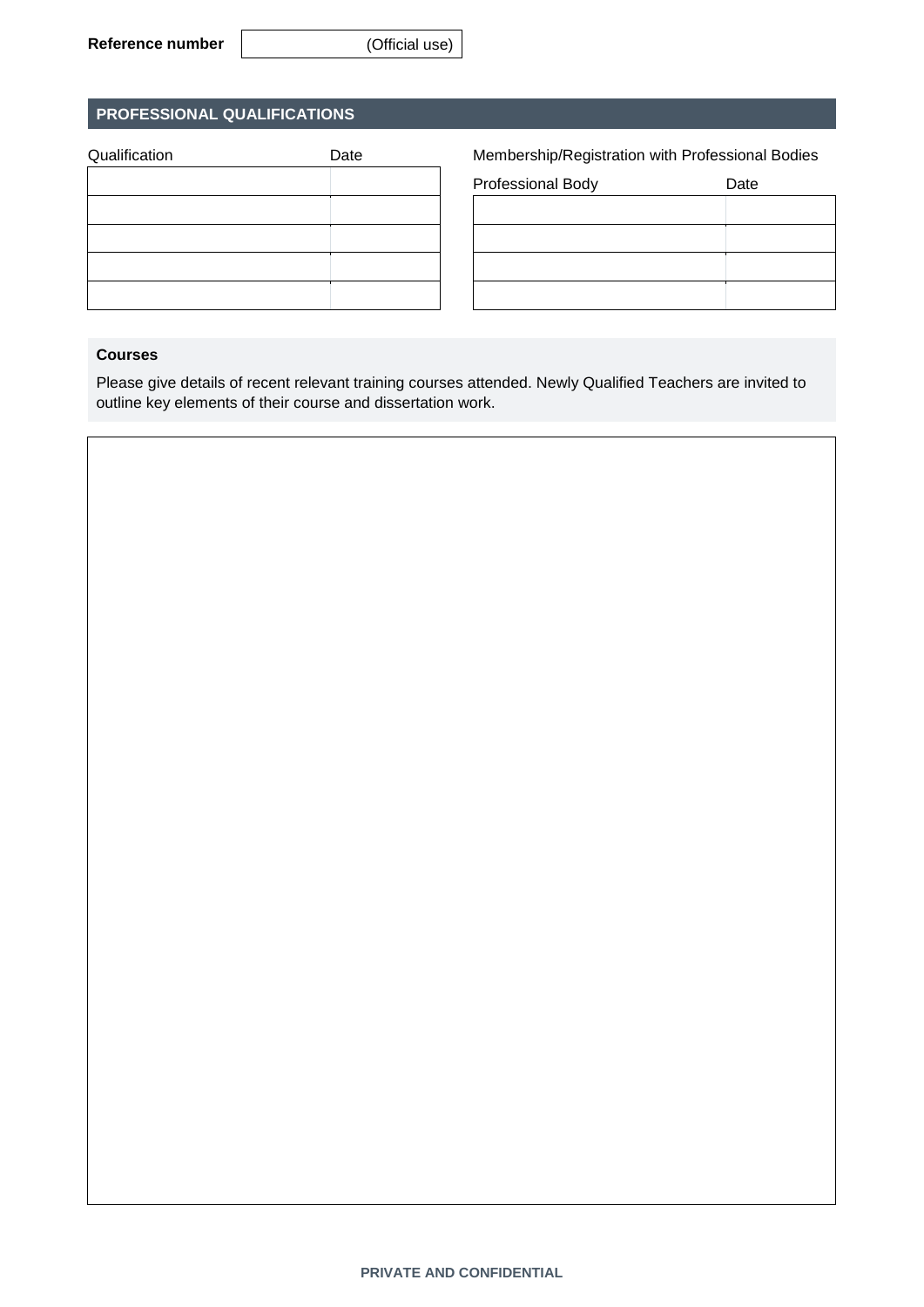#### **Reference number** (Official use)

#### **HIGHER EDUCATION**

Degree and post graduate qualifications

| Where studied | Subject | Qualification | Grade | Date |
|---------------|---------|---------------|-------|------|
|               |         |               |       |      |
|               |         |               |       |      |
|               |         |               |       |      |
|               |         |               |       |      |
|               |         |               |       |      |
|               |         |               |       |      |
|               |         |               |       |      |
|               |         |               |       |      |
|               |         |               |       |      |
|               |         |               |       |      |

#### **FURTHER EDUCATION**

A-Level or equivalent

| School or College | Subject | Qualification | Grade | Date |
|-------------------|---------|---------------|-------|------|
|                   |         |               |       |      |
|                   |         |               |       |      |
|                   |         |               |       |      |
|                   |         |               |       |      |
|                   |         |               |       |      |
|                   |         |               |       |      |
|                   |         |               |       |      |
|                   |         |               |       |      |

#### **SECONDARY EDUCATION**

GCSE or equivalent

| School | Subject            | Qualification | Grade | Date |
|--------|--------------------|---------------|-------|------|
|        | English Language   |               |       |      |
|        | English Literature |               |       |      |
|        | Maths              |               |       |      |
|        | Science            |               |       |      |
|        |                    |               |       |      |
|        |                    |               |       |      |
|        |                    |               |       |      |
|        |                    |               |       |      |
|        |                    |               |       |      |
|        |                    |               |       |      |

If offered a post you will be asked for original evidence of your qualifications and the Trust reserves the right to approach any number of education providers to verify qualifications stated.

#### **PRIVATE AND CONFIDENTIAL**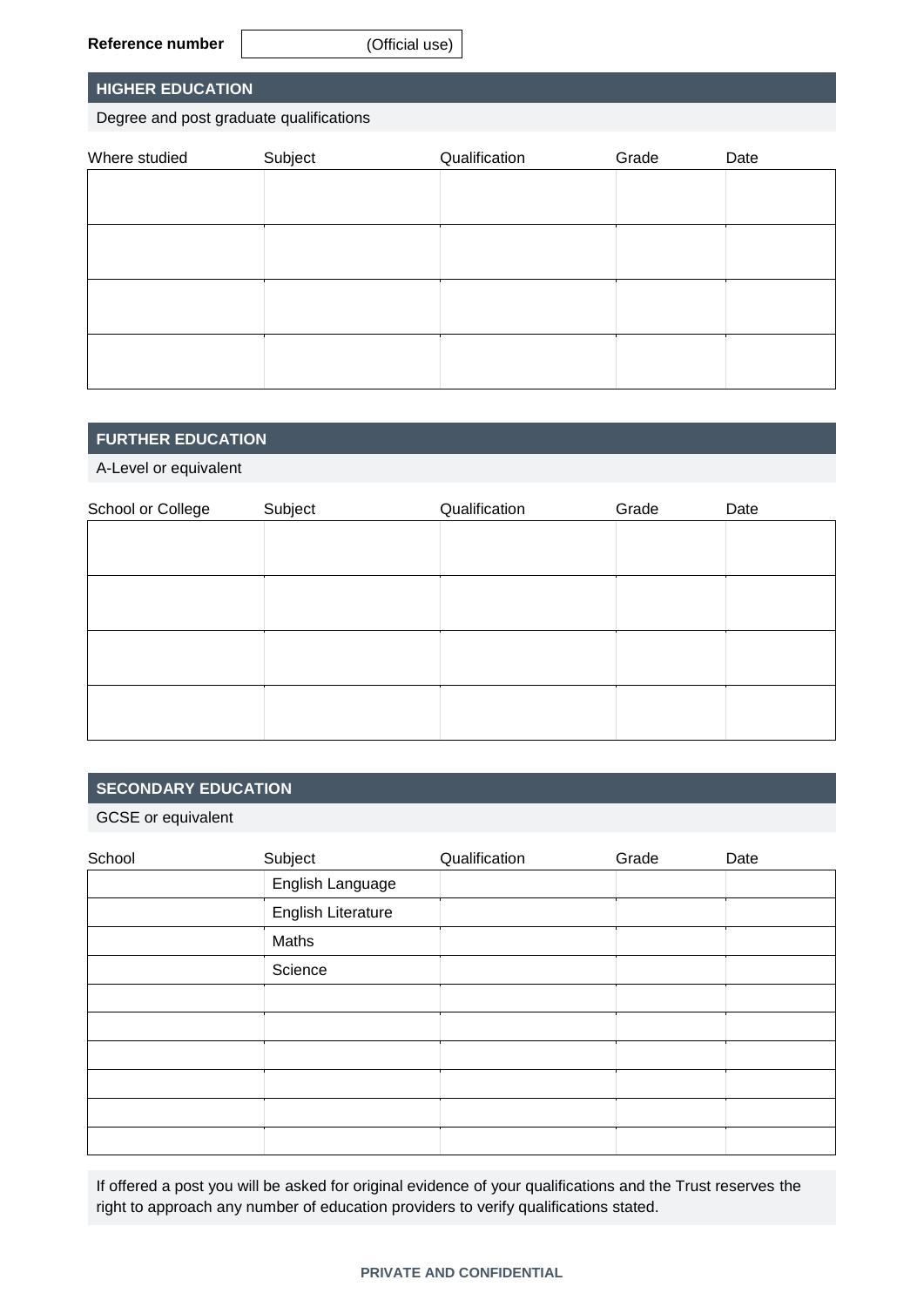#### **SUPPORTING INFORMATION**

Please provide additional information in support of your application, explaining how your skills, knowledge and experience make you a suitable candidate for this post. These may have been gained through paid employment, voluntary work, spare time activities or training.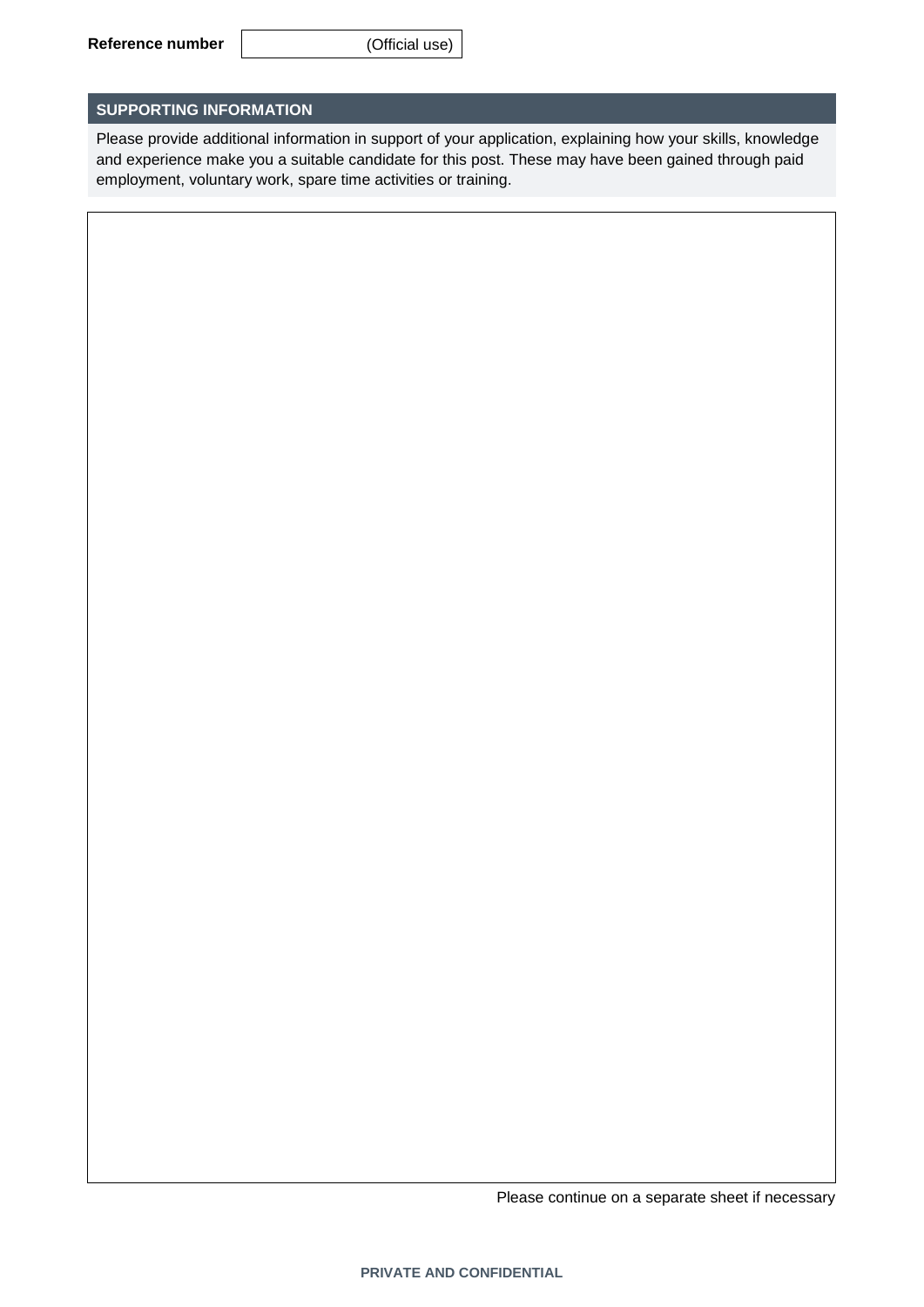#### **REFERENCES**

Please provide the name and address of two referees from whom the Trust may seek information regarding your suitability for employment. If you are currently employed, one of the referees **must** be your current employer. Otherwise, it must be your most recent employer. Family members, ex or current partner and close friends are not acceptable referees.

Please note that as this position involves working with children any number of your previous employers may be contacted without seeking further permission from you in relation to your employment history as part of the vetting process (this includes vetting of internal candidates).

| <b>REFEREE 1 Current or most recent employer</b> | <b>REFEREE 2</b>    |
|--------------------------------------------------|---------------------|
| Name                                             | Name                |
| Position                                         | Position            |
| Relationship to you                              | Relationship to you |
| Address                                          | Address             |
| City                                             | City                |
| Postcode                                         | Postcode            |
| Telephone number                                 | Telephone number    |
| Email address                                    | Email address       |

In line with government policy on safeguarding, Keeping Children Safe in Education, it is the Trust's practice to take up references for shortlisted candidates before inviting for interview. If you have any concerns about this please email recruitment@southbanktrust.co.uk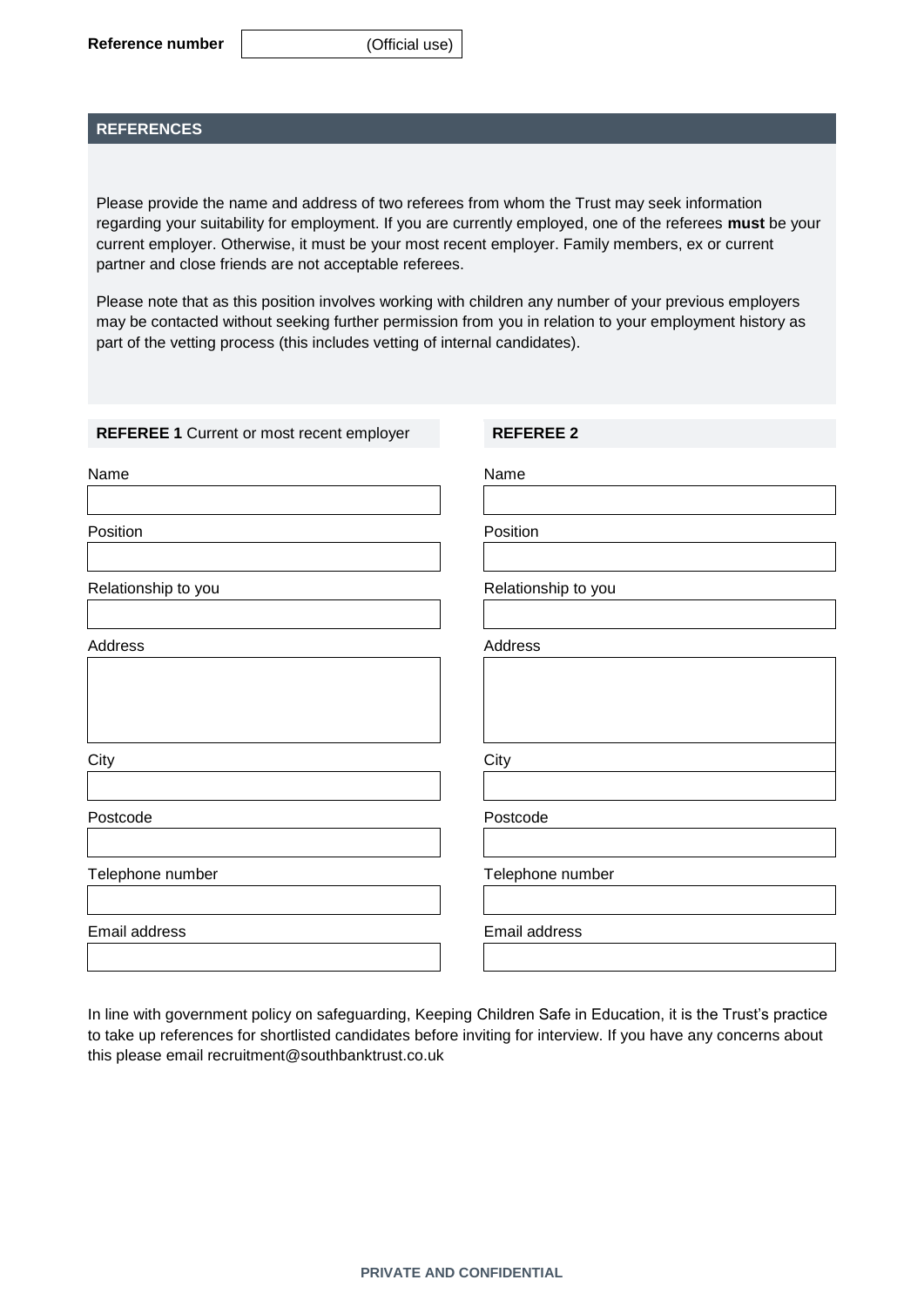**Reference number** (Official use)

# EQUAL OPPORTUNITIES IN EMPLOYMENT



**Reference number**  $|$  (Official use)

South Bank Multi Academy Trust wants to meet the aims and commitments set out in its equality policy. This includes not discriminating under the Equality Act 2010, and building an accurate picture of the make-up of the workforce and of those applying to work with us to encourage equality and diversity. We need your help and co-operation to do this, but filling in this form is voluntary.

This page will not be seen by those responsible for shortlisting or interviewing applicants

| Which post are you applying for?           | Support staff post<br>Teaching post              |
|--------------------------------------------|--------------------------------------------------|
| Gender                                     |                                                  |
| Woman<br>Man                               | Intersex<br>Non-binary                           |
| Prefer not to say                          |                                                  |
| Are you married or in a Civil Partnership? |                                                  |
| Yes<br>No                                  | Prefer not to say                                |
| Age                                        |                                                  |
| 16-24<br>30-34<br>25-29                    | 35-39<br>40-44<br>45-49                          |
| 50-54<br>55-59<br>60-64                    | $65+$<br>Prefer not to say                       |
| What is your ethnicity?                    |                                                  |
| Prefer not to say                          |                                                  |
| <b>WHITE</b>                               |                                                  |
| English<br>Welsh                           | Scottish<br>Northern Irish                       |
| <b>British</b><br>Gypsy/Irish Traveller    | Any other white background                       |
| <b>MIXED OR MULTIPLE ETHNIC GROUPS</b>     |                                                  |
| White and Black Caribbean                  | White and Black African                          |
| White and Asian                            | Any other Mixed or Multiple ethnic background    |
| <b>ASIAN OR ASIAN BRITISH</b>              |                                                  |
| Pakistani<br>Indian                        | Chinese<br>Bangladeshi                           |
|                                            | Any other Asian background                       |
| BLACK, AFRICAN, CARIBBEAN OR BLACK BRITISH |                                                  |
| African<br>Caribbean                       | Any other Black, African or Caribbean background |
| <b>OTHER ETHNIC GROUP</b>                  |                                                  |
| Any other ethnic group<br>Arab             |                                                  |